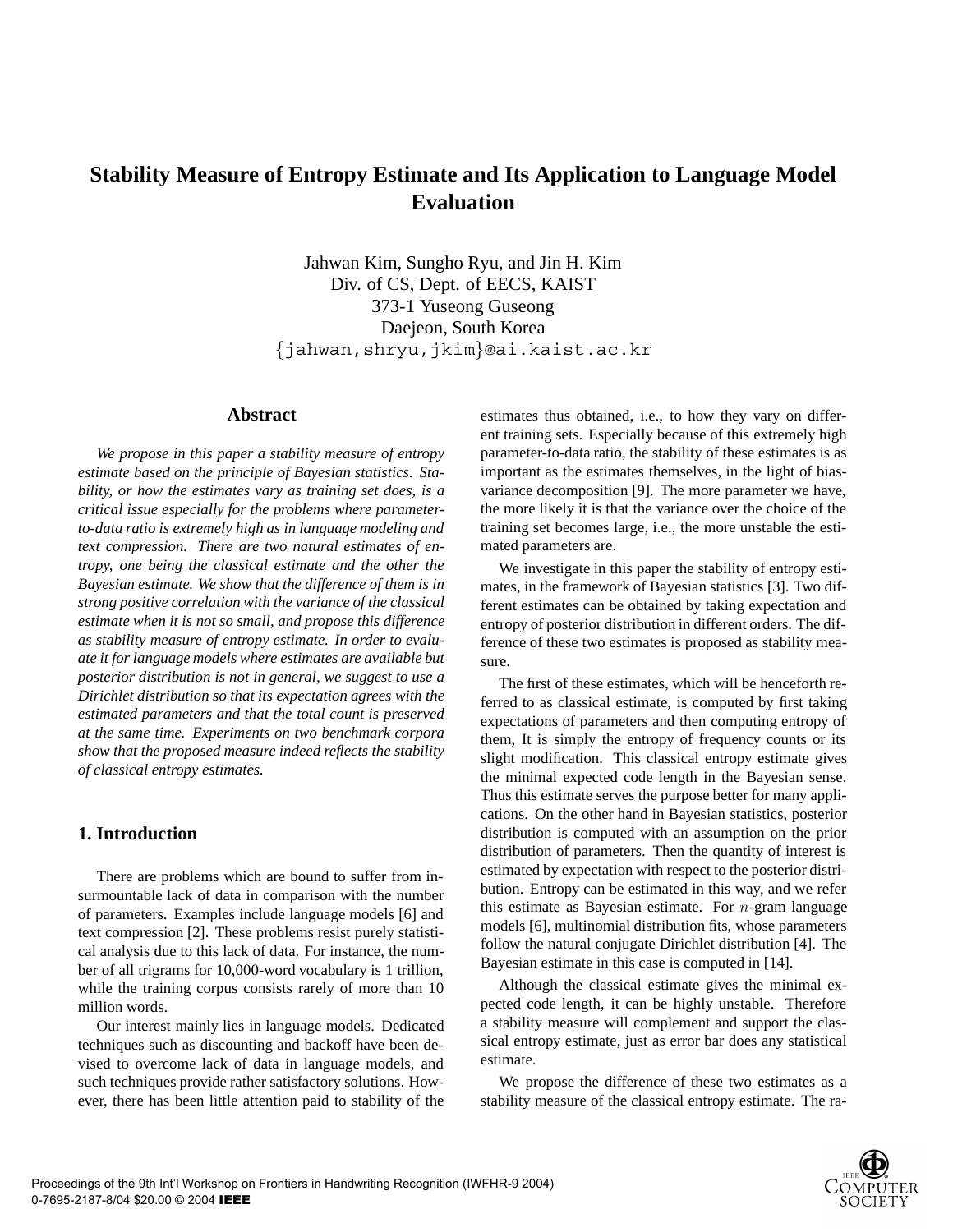tionales are (i) the Bayesian estimate is always smaller than the classical estimate; (ii) the Bayesian estimate is known to be more stable than the classical estimate; (iii) from global point of view, both estimates decrease as the size of training set increases; (iv) asymptotically these two estimates converge to the same limit. Thus when the propose measure is much greater than the variance of the classical estimate over the choice of training set, it is then bound to be in strong positive correlation with the variance.

To compute Bayesian estimates and hence the proposed measure, posterior distribution is required. Common ngram model estimation methods such as discounts and backoff are not Bayesian approaches and do not result in posterior distribution. We suggest in such cases to adopt a Dirichlet distribution for which the compensated sample counts provided by the estimation methods provide are used as parameters. We can think of this as modified posterior distribution obtained by shifting slightly the Bayesian posterior distribution according to external linguistic knowledge. Note that the uncertainty of parameters are preserved in the modified distribution since the total count is also unchanged. Thus the proposed stability measure can be computed for the majority of language modeling methods.

Experiments on two benchmark corpora show that the proposed measure is indeed in strong positive correlation with the variance of estimates as the size of training data changes.

This paper is consists of six sections. The first section is this introduction. We review the Bayesian and classical estimates of entropy in section 2. The definition and the analysis of the stability measure is presented in section 3, followed by its application to language models in section 4. Experimental results are shown in section 5. We discuss the use and the limit of our measure in the final section.

# **2. The Bayesian and classical estimates of entropy**

### **2.1 Multinomial and Dirichlet distributions**

We recall the definition of multinomial distribution and its natural conjugate, Dirichlet distribution [4]. A discrete random vector  $X = (X_1, \ldots, X_m)$  with the constraint  $\sum_{j=1}^{m} X_j = N$ , has a multinomial distribution of dimension  $m-1$  with parameters  $N$  an integer and  $\boldsymbol{\theta}$ dimension  $m - 1$  with parameters N an integer and  $\theta =$  $(\theta_1, \ldots, \theta_m)$  where  $\theta$  is also constrained by  $\sum_{j=1}^m \theta_j = 1$ <br>by  $\theta_i > 0$  for all  $i = 1$  *m* when its probability mass by  $\theta_j > 0$  for all  $j = 1, \ldots, m$ , when its probability mass function is given by  $p(\mathbf{x}|\boldsymbol{\theta}, N) = N! \prod_{j=1}^{m} \theta_j^{x_j} / \prod_{j=1}^{m} x_j!,$ <br>for an instance  $\mathbf{x} = (x, x)$  of  $\mathbf{X}$ . Here the parameter for an instance  $\mathbf{x} = (x_1, \dots, x_m)$  of **X**. Here the parameter  $\theta_j$  is the probability that the event j happens, and  $X_j$  is the number of the event  $j$  in  $N$  trials.

A Dirichlet distribution is the natural conjugate distribution for the multinomial distribution, and its probability density function is of the same form as the above equation, except that  $\theta_j$ 's are considered as random variables and  $x_j$ 's as parameters.  $x_j$  must be strictly positive for all  $j = 1, \ldots, m$ , but they need not be integers. The probability distribution function is given as follows.

$$
p(\theta | x_1, \dots, x_m) = \frac{\Gamma(\sum_{j=1}^m n_j)}{\prod_{j=1}^m \Gamma(x_j)} \prod_{j=1}^m \theta_j^{x_j - 1},
$$

where  $\Gamma(x)$  is the Gamma function [1]. As shown in the above equation, it is customary to subtract one from the exponents, to facilitate computation in the presence of prior probability. We will refer to  $\sum_j x_j = N$  as total count, and each x*<sup>j</sup>* as sample count.

The multinomial and Dirichlet distributions are one of the basic tools of Bayesian statistics.  $n$ -gram language models [6] can be analyzed using these distributions.

### **2.2 Bayesian estimate of entropy**

The entropy  $H(\theta)$  of the probability mass function given by  $\theta$  can be computed as  $H(\theta) = -\sum_{j=1}^{m} \theta_j \log_2 \theta_j$ .<br>When  $\theta$  is unknown  $H(\theta)$  itself is a random variable. The When  $\theta$  is unknown,  $H(\theta)$  itself is a random variable. The Bayesian estimate of any random variable is the expectation of it with respect to the posterior distribution. In our case with Dirichlet posterior distribution, this expectation of entropy is calculated in [14]:

$$
E(H(\theta)|D) = -(\log 2)^{-1}.
$$
  

$$
\sum_{j=1}^{m} \frac{x_j + 1}{N + m} (\psi(x_j + 2) - \psi(N + m + 1)),
$$
 (1)

where  $E(\cdot|D)$  denotes expectation with respect to the posterior, and  $\psi(x)$  denotes the digamma function, defined as the logarithmic derivative of the Gamma function [1]. At integers, the digamma function has a simple formula:  $\psi(x) = -\gamma + \sum_{i=1}^{x-1} i^{-1}$ , where x is a positive integer and<br>  $\gamma = \lim_{x \to -1} \frac{(\sum_{i=1}^{n} i^{-1})}{1/i - \log n}$  is the Fuler constant. In  $\gamma = \lim_{n \to \infty} \left( \sum_{i=1}^{n} 1/i - \log n \right)$  is the Euler constant. In purely Bayesian case with uninformative prior and without any modification on the posterior distribution, the parameters are all integers, and eqn. (1) reduces to

$$
E(H(\theta)|D) = (\log 2)^{-1} \sum_{j=1}^{m} \frac{x_j + 1}{N + m} \sum_{i=x_j+1}^{N+m} \frac{1}{i}.
$$

According to [14], the Bayesian estimate is more stable than the classical estimate, i.e., the variance is less for the Bayesian estimate as the training set varies, than for the classical estimate.

### **2.3 Classical estimate of entropy**

It is customary to estimate entropy by first estimating the parameters using expectation of the posterior and then

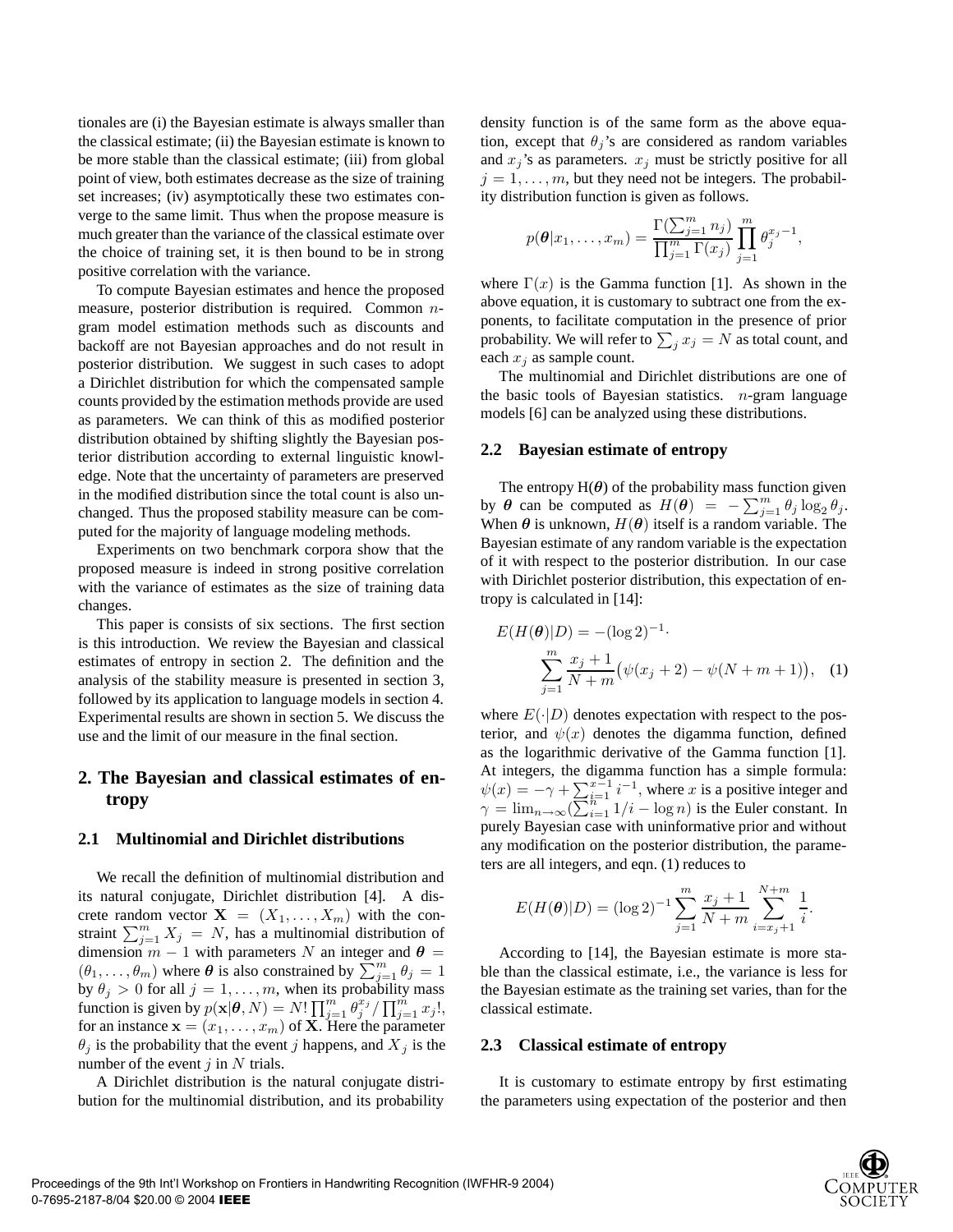computing entropy, i.e, by  $H(E(\theta|D))$ . Comparing this to the Bayesian estimate  $E(H(\theta)|D)$  of the previous section, we see that the order of expectation and entropy is interchanged.

In the presence of these two natural choice of estimate, the question arises: Which one is *the better estimate?* The answer depends on where estimates are to be used.

As well known from information theory [7], the code with  $\log_2 p_j$  as the length of each codeword has the minimal expected code length  $H(\mathbf{p})$ . Note however, that this result holds only when **p** is explicitly known. A simple but oftenunmentioned fact is that the expected code length is minimized by using  $-\log_2 E(\theta_i|D)$  as the length of each codeword, in the Bayesian sense. Indeed, let  $l_j$  be the length of each codeword. The average code length is then  $\sum_{j=1}^{m} p_j l_j$ . But  $p_j$  is never known, and we must replace it by the random variable  $\theta_j$ , which incorporates our uncertainty about it. Thus the average code length is a random variable, while we have to fix  $l_j$ 's. The Bayesian way is to minimize its *expectation*  $E\left(\sum_{j=1}^m \theta_j l_j\right)$  $D$  =  $\sum_{j=1}^{m} E(\theta_j | D) l_j$ . Then following the same path as in the case where  $p_j$ 's are known, we find that this is minimized when  $l_j = -\log_2 E(\theta_j|D)$ . Thus the classical estimate is the minimal expected code length.

# **3. Stability measure of entropy estimate**

There are problems which suffers from insurmountable lack of data. That of estimating language model is one such instance, where the parameter-to-data ratio ranges from  $10<sup>1</sup>$ to  $10<sup>5</sup>$ . Techniques have been developed to obtain estimates even for non-observed events, based on linguistic characteristics. However, there has been little research efforts regarding the stability of the estimates thus obtained. Especially because of this high parameter-to-data ratio, the stability of these estimates, i.e, how they vary as the training set does, is as important as the estimates themselves, when we take the bias-variance decomposition [9] into account.

We define  $\Delta(D) = H(E(\theta|D)) - E(H(\theta)|D)$ , and propose  $\Delta(D)$  as stability measure of entropy estimate. We will investigate properties of  $\Delta(D)$  in the following sections.

# **3.1 Classical estimate is no less than Bayesian estimate**

It is well-known that entropy is a concave function of its arguments [7]. Therefore we may apply Jensen's inequality to the two estimates of entropy in the previous section. We obtain  $H(E(\theta|D)) > E(H(\theta)|D)$ , i.e., the Bayesian estimate is a lower bound of the classical estimate. See fig. 1. Thus  $\Delta(D) \geq 0$ .

The magnitude of  $\Delta(D)$ , the difference between two sides in the above eqn., depends on how much the posterior distribution  $p(\theta|D)$  is peaked. When it is severely peaked, the difference is small, and when it is flat, the difference is large. This is in the same vein with why bagging works [5].

#### **3.2 Asymptotic behavior of** ∆(D)

We will show that  $\Delta(D) \rightarrow 0$  as the size of data |D| approaches  $\infty$ . We need to assume that as  $|D| \to \infty$ , the posterior distribution  $p(\theta|D) \rightarrow \delta_{\eta}$  for some fixed  $\eta$ , where  $\delta_{\eta}$ denotes the point mass at  $\eta$ . This assumption is not restrictive at all. It just states that our belief about the parameter must be perfectly certain with the infinitude of data, and that parameters do converge.

Under this assumption, both of the two estimates approach  $H(\eta)$  as  $|D| \to \infty$ . Hence,  $\lim_{|D| \to \infty} \Delta(D) = 0$ .

#### **3.3** ∆(D) **and stability of entropy estimates**

We explain in this section why  $\Delta(D)$  and the variance of the classical estimate of entropy over the choice of training set are strongly correlated, and when. Let  $Var_D$  denote the latter. Throughout this section, variance always refers to the variance over the choice of the training set. Let  $|D|$  denote the size of the training set  $D$ .

We first observe two tendencies about these estimates: (i) the Bayesian estimate is more stable, i.e., has less variance than the classical estimate as we vary the training set; (ii) the two estimates both decrease from the global point of view, as  $|D|$  increases. (i) is reported in [14], and is also verified in our experiments. (ii) is due to the property of entropy; entropy of estimates are always greater than entropy of true parameters [7].

When  $\Delta(D)$  is much greater than  $\text{Var}_D$ , e.g., by three or more orders, the magnitude of  $\Delta(D)$  will not change much by different choice of D. In other words, the magnitude of  $\Delta(D)$  is almost determined by  $|D|$ . Thus  $\Delta(D)$  is in strong negative correlation with  $|D|$ , when it is much greater than Var<sub>D</sub>. On the other hand, Var<sub>D</sub> is also in strong negative correlation with  $|D|$ . This is nothing but one of the fundamental principles of machine learning; the more data we have, the more certain we are about the estimated parameters.

Therefore,  $\Delta(D)$  and the variance Var<sub>D</sub> of the classical estimate over the choice of training set are in strong positive correlation, when the former is much greater than the latter. This justifies our proposal to use  $\Delta(D)$  as the stability measure of the classical estimate of entropy.

Care must be taken, however, when using this measure. When  $Var_D$  gets smaller and becomes similar in order to  $\Delta(D)$ , the above argument does not hold any more. In such cases, typically  $\Delta(D)$  itself is very small.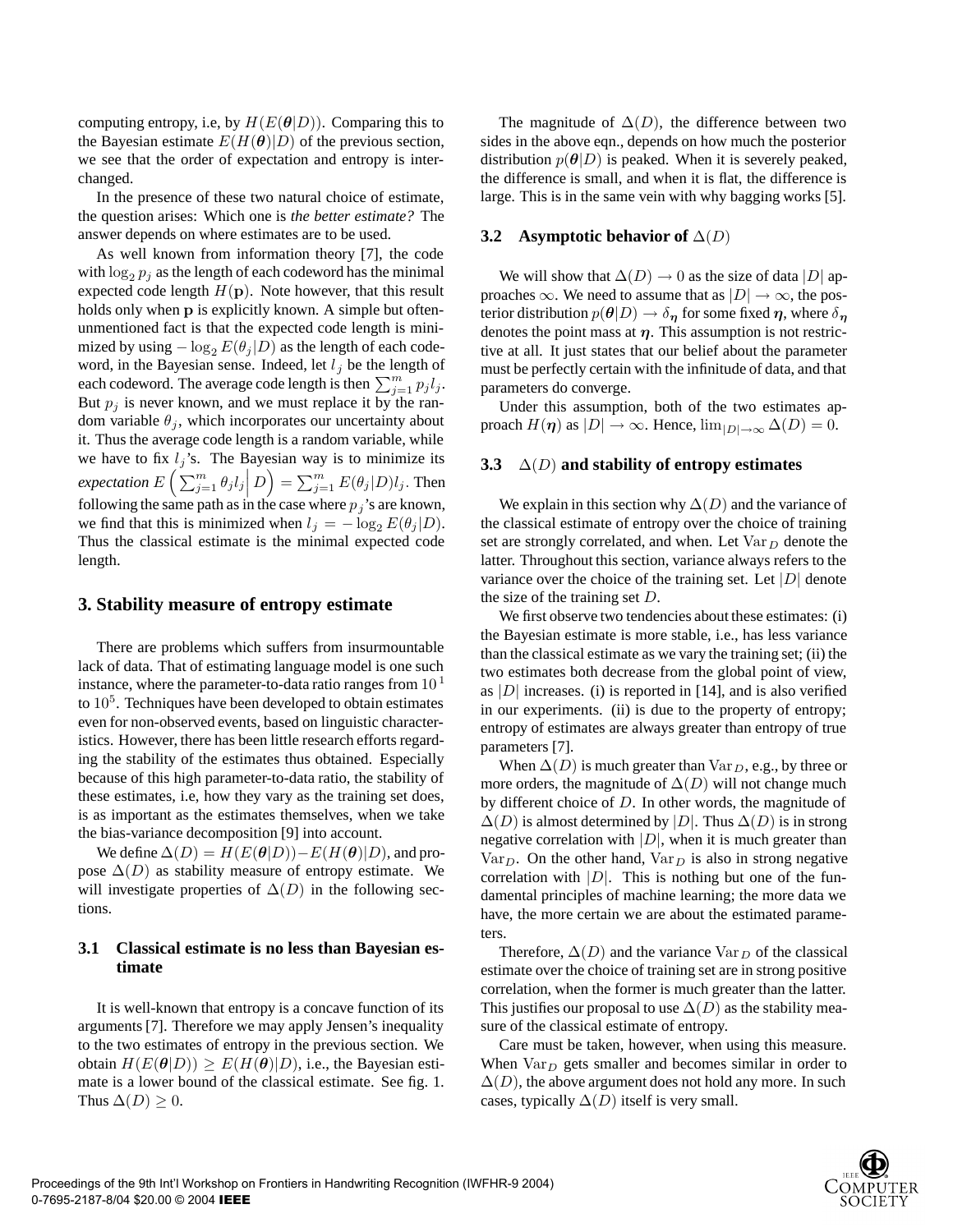

**Figure 1. Bayesian and classical estimates. The classical estimate is always greater than the Bayesian estimate, and has greater variance. When the size of training set is relatively small, the proposed measure and the variance of the classical estimates are in strong positive correlation.**

Note that the stability of estimates is hard to measure in any case. Cross validation with enough number of folds is the only possible way to obtain information about stability, i.e., the variance of the estimate. However, such method is computationally expensive, often making it impractical. Therefore our proposed measure provides valuable information at low computational cost.

# **4. Application to language models**

 $n$ -gram language models [6] are widely in use as an indispensable tool in speech and character recognition problems, due to its simplicity and effectiveness. The probability of each word in a lexicon to occur following the history  $n-1$  words is taken as parameter in n-gram models, under  $(n - 1)$ -th order Markov assumption.

The number of each  $n$ -gram in a fixed context thus follows a multinomial distribution with  $n$ -gram probability as parameters. Those parameters follow Dirichlet distribution after observing data, in the Bayesian setup. Therefore we may apply the stability measure  $\Delta(D)$  of the previous section to this problem of estimating parameters of language model without any change. Purely Bayesian methods with uninformative prior, sometimes called adding-one, is not commonly used in language modeling, due to its mediocre performance. The main problem of this method is that it assigns too high probability estimates for unobserved events, i.e.,  $1/(N + m)$ , where N is the size of the training corpus and  $m$  the size of the lexicon [8].

On the other hand, since the celebrated Good-Turing

formula [10], a number of estimation methods have been devised to better estimate parameters of  $n$ -gram language models by adaptation of external knowledge. See [6] for review of available methods. There are two common techniques in almost all of such methods, i.e., discounting and backoff. Discounting refers to the technique where the  $n$ grams observed k times or more with sufficiently large  $k$ , e.g.,  $k > 5$ , are assigned parameters slightly less than  $k/N$ , and the portion *discounted* in such a way is distributed to the less frequently observed ones. Backoff is the technique where parameters for infrequently observed  $n$ -grams are estimated on the basis of parameters for  $(n - 1)$ -grams. As these methods are not developed in the Bayesian setup, only estimates of parameters are given, not the posterior distribution of them, in all such methods. To apply our stability measure, we need not only the estimate but also the posterior distribution, of parameters.

We proceed simply by assigning each parameter a Dirichlet distribution with the total count unchanged and the compensated sample counts as parameters, so that its expectation matches the estimates. In effect, the posterior is slightly shifted according as estimation method recalculate *compensated* sample counts. The uncertainty of parameters are also preserved since the total count is unchanged. Although this distribution is not derived logically with prior assumption, it incorporates both external knowledge and the observed data faithfully. This shift is similar to the prior assumption of Bayesian statistics in spirit that external knowledge is incorporated.

We will refer to thus obtained distribution as modified posterior distribution, and denote it by  $p(\theta|D')$ . The stabil-<br>ity measure computed with the modified posterior distribuity measure computed with the modified posterior distribution will be denoted by  $\Delta(D')$ , or just by  $\Delta$ .<br>In the remainder of this section, we will be

In the remainder of this section, we will write down explicit formulas for several specific estimates of language models. For other smoothing methods, the modified posterior distribution can be found by fixing the total count  $N$ and adjusting each sample count accordingly.

### **4.1 The case of Good-Turing formula**

Good-Turing estimate [10, 6] is an estimate that is central in many other smoothing techniques. It is based on the symmetry principle that all events with the same sample count must be assigned the same probability. Basically, to an event with sample count  $r$ , we compute the compensated sample count  $r^*$  by  $r^* = (r + 1) \cdot n_{r+1}/n_r$ , where  $n_r$  denotes the number of the events with sample count  $r$ , or the count-count. Then we assign the probability  $r^*/N$ to the event. There are variants of this formula to deal with the case where  $n_r = 0$  for some r. In any case, we can find the the compensated sample count  $r^*$ , computed so that  $\sum_{r} n_r r^* = N$ . Thus the modified posterior distribution

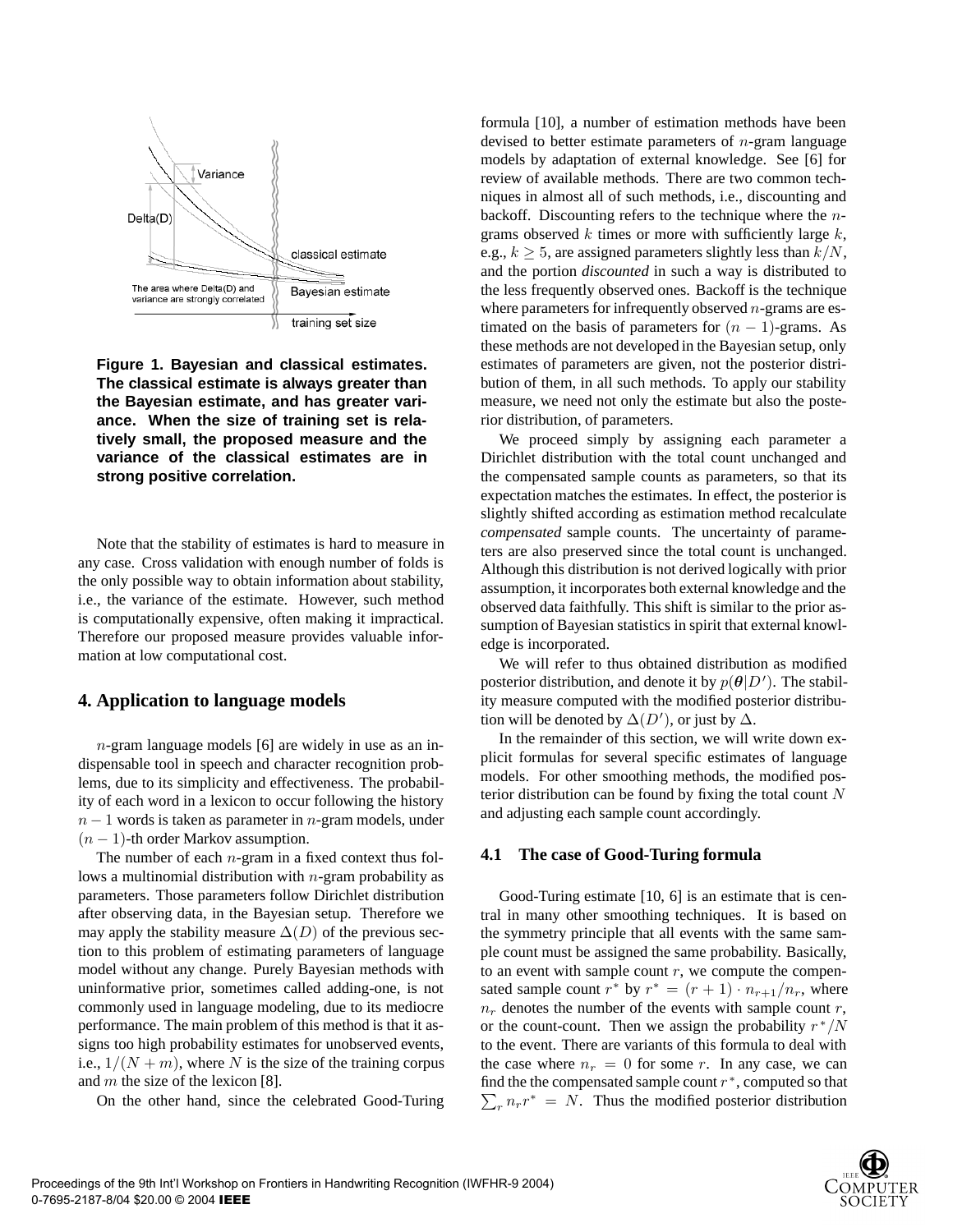$p(\theta|D')$  is the Dirichlet distribution with N trials and com-<br>pensated sample counts as parameters pensated sample counts as parameters.

We may now compute the Bayesian estimate of entropy based on this. Unlike the Bayesian smoothing method, there is no extra count of one due to the prior. Taking this into account with eqn. (1), we obtain

$$
E(H(\theta|D')) = -\sum_{r=0}^{\infty} \frac{n_r r^*}{N} \frac{\psi(r^*+1) - \psi(N+1)}{\log 2}
$$

Therefore,

$$
\Delta(D') = \sum_{r=0}^{\infty} \frac{n_r r^*}{N} \left( \frac{\psi(r^* + 1) - \psi(N + 1)}{\log 2} - \log_2 \frac{r^*}{N} \right)
$$

 $r<sup>*</sup>$  is in general not an integer and there is no simple formula for the digamma function  $\psi(r^*+1)$  at the non-integer value  $r^* + 1$ .

For purely Bayesian analysis, the sample count together with prior is always no less than 1. However, there are cases where we may have to consider the case with fractional sample counts, e.g., the language model with discount and backoff. In such cases, the estimate  $-(\log 2)^{-1}(\psi(r^* + 1), \psi(N+1))$  can be quite different from the classical as 1) –  $\psi(N+1)$  can be quite different from the classical es-<br>timate –  $\log x^*/N$  since the digamma function  $\psi(x)$  is an timate  $-\log_2 r^*/N$ , since the digamma function  $\psi(x)$  is an increasing function on  $x > 0$ ,  $\psi(x) \rightarrow \infty$  as  $x \rightarrow 0^+$ , and  $\psi(x)$  is negative for x less than approximately 1.46. This reflects the fact that our knowledge about the true parameter is extremely uncertain.

### **4.2 The case of backoff**

Another indispensable method in language models is that of backoff. We will describe briefly about Katz backoff method [11], one of the simplest and most-widely used such methods. In this method, for unobserved or infrequentlyobserved  $n$ -grams, the estimates for the lower-orders are exploited. More precisely, let  $w_{i-n+1}^i$  be *n*-gram with the sample count  $r$ . Then the Katz backoff method assigns to it the compensated count  $c_{\text{Katz}}(w_{i-n+1}^i) = d_r r$ , if  $r > 0$ , and  $c_n(w_i^i) = c_n(w_i^i - 1)$  if  $r = 0$ . and  $c_{\text{Katz}}(w_{i-n+1}^i) = \alpha (w_{i-n+1}) c_{\text{Katz}}(w_{i-n+1}^{i-1})$  if  $r = 0$ , where  $c_{\text{Katz}}\left(w_{i-n+1}^{i-1}\right)$  denotes the estimate of the  $(n-1)$ -<br> *arrow*  $w_i^{i-1}$  denotes the estimate of the  $(n-1)$ gram  $w_{i-n+1}^{i-1}$ ,  $d_r$  a discount ratio, and  $\alpha$  ( $w_{i-n+1}$ ) a constant chosen in such a way that the total count N is unstant chosen in such a way that the total count  $N$  is unchanged. This formula defines  $c_{\text{Katz}}$  recursively in the size of  $n$ -grams, with unigram estimates given by the usual frequency counts. It is customary to use  $d_r = 1$  for  $r \geq 5$ . The exact formula for  $d_r$  and  $\alpha$  ( $w_{i-n+1}$ ) can be found in [11, 6].

The key fact is that the total count  $N$  is unchanged in any case and we have the compensated sample count  $c_{\text{Katz}}(\cdot)$ . Therefore we may assign the Dirichlet distribution with parameters N and  $c_{\text{Katz}}(\cdot)$ . The stability measure then can be

| Corpus       | Language<br>Model | Var(Tr)        | test set<br>cross<br>entropy | Var(Test)         |
|--------------|-------------------|----------------|------------------------------|-------------------|
| <b>KAIST</b> | Unigram<br>Bigram | 0.999<br>0.982 | 0.157<br>0.987               | 0.934<br>$-0.319$ |
|              | Trigram           | 0.965          | 0.999                        | $-0.766$          |
| WSJ          | Unigram           | 0.965          | 0.996                        | 0.996             |
|              | Bigram            | 0.982          | 0.999                        | 0.957             |
|              | Trigram           | 0.994          | 0.989                        | 0.923             |

**Table 1. Correlation with the proposed measure** ∆

computed similarly:

$$
\Delta(D') = \sum_{\text{all } n \text{-grams } w} \frac{c_{\text{Katz}}(w)}{N} \left( -\log_2 \frac{c_{\text{Katz}}(w)}{N} + \frac{\psi (c_{\text{Katz}}(w) + 1) - \psi (N + 1)}{\log 2} \right).
$$

# **5. Experiments**



**Figure 2.** ∆ **in log scale, for the KAIST and the WSJ corpus**

The proposed measure was tested on two corpora. One is the Wall Street Journal text corpus [12] of 1989, consisting of approximately one million English words. The other is the 1997 KAIST raw text corpus [13], consisting of thirty million Korean characters. The total number of unique Korean characters in this corpus is 2350, all in KS X 1001 character code. The KAIST corpus was collected from various domains such as literature, law, economics, politics and science. No linguistic preprocessing was applied to the corpora. A single Korean character plays the role of a single English word, as far as language model is concerned. Thus